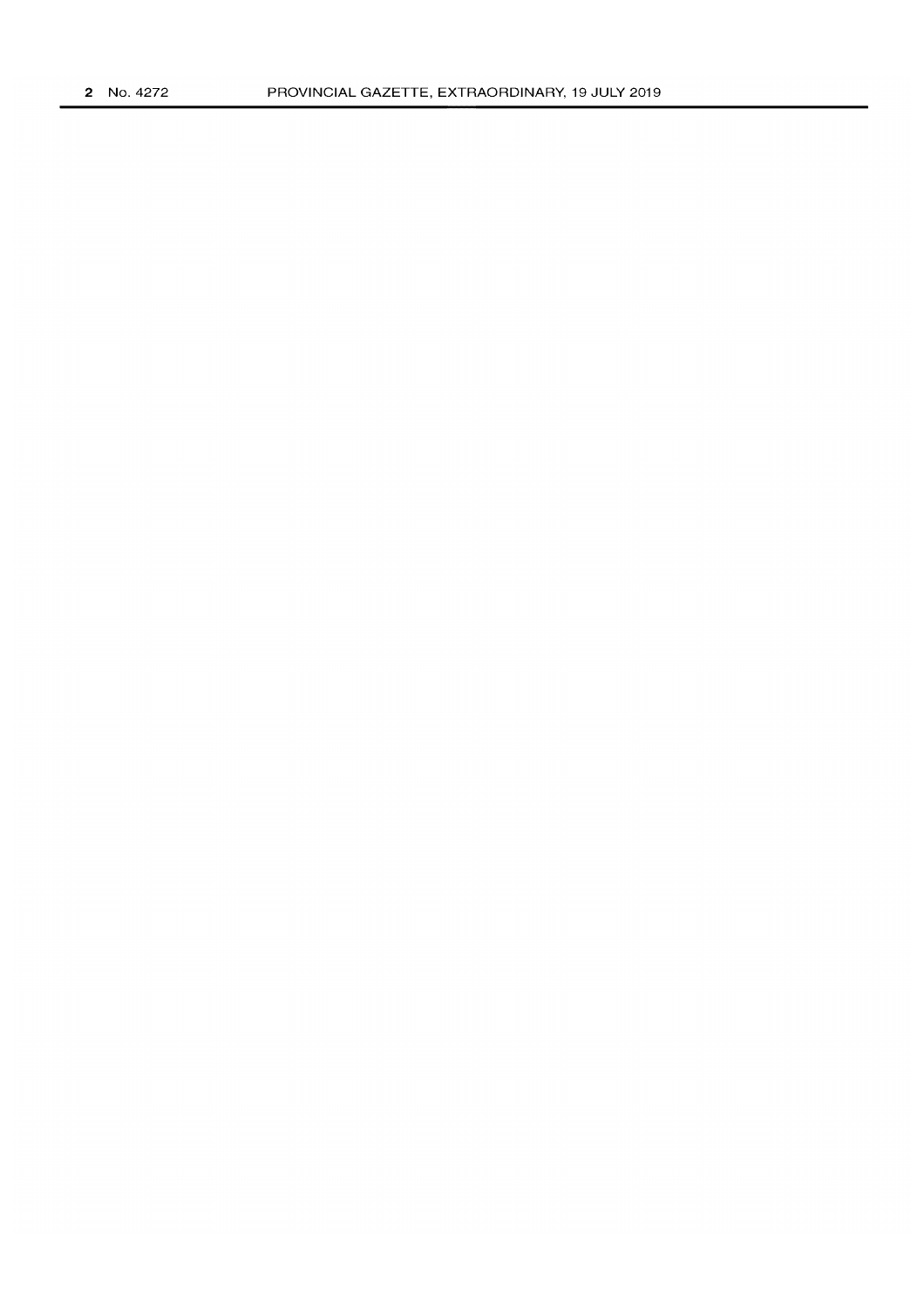# **CONTENTS**

|            |                                                                                                       | Gazette<br>No. | Page<br>No. |
|------------|-------------------------------------------------------------------------------------------------------|----------------|-------------|
|            | LOCAL AUTHORITY NOTICES • PLAASLIKE OWERHEIDS KENNISGEWINGS                                           |                |             |
| 152<br>153 | Eastern Cape Liquor Act (10/2003): Notice of lodgement of applications for transfer of certificate of | 4272           |             |
|            |                                                                                                       | 4272           |             |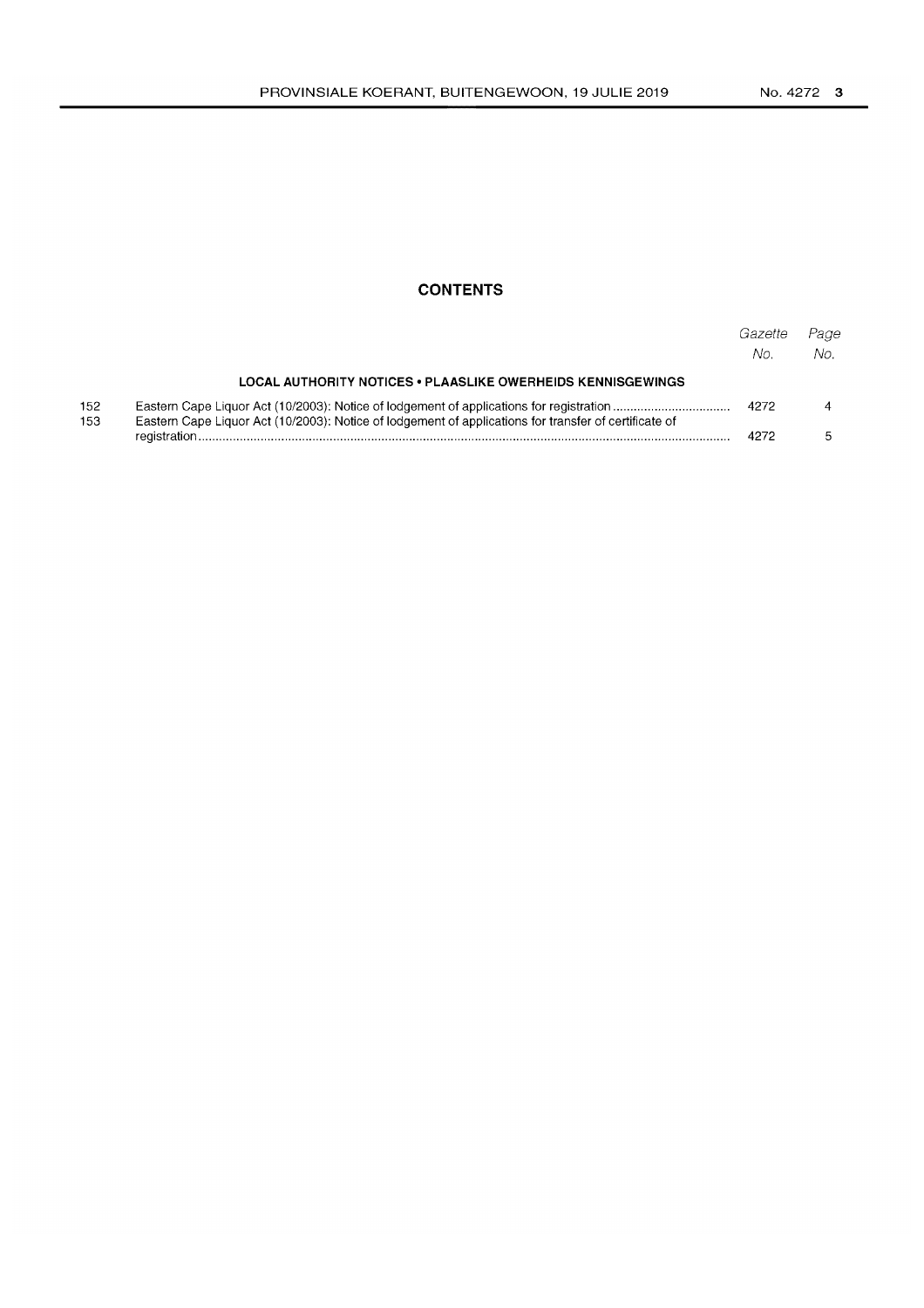# LOCAL AUTHORITY NOTICES • PLAASLIKE OWERHEIDS KENNISGEWINGS

# LOCAL AUTHORITY NOTICE 152 OF 2019

1. CM3 [Reg 4 (1)

#### EASTERN CAPE LIQUOR ACT, 2003 (Act No. 10 of 2003) NOTICE OF LODGEMENT OF APPLICATIONS FOR REGISTRATION

| Notice is hereby given that the applications for registration, particulars of which appear in the Schedule hereunder, have been lodged with the Board.<br>Interested parties may, free of charge, inspect any application which appears in the Schedule hereunder and may within twenty one days of<br>this notice, lodge with the Board written representations in support of, or written objections.<br>LERATO RADIKOANYANA<br><b>EASTERN CAPE LIQUOR BOARD</b><br><b>SCHEDULE</b><br>18 July 2019 |                   |                                                   |                                     |                                 |                                                                                                  |  |  |  |  |
|------------------------------------------------------------------------------------------------------------------------------------------------------------------------------------------------------------------------------------------------------------------------------------------------------------------------------------------------------------------------------------------------------------------------------------------------------------------------------------------------------|-------------------|---------------------------------------------------|-------------------------------------|---------------------------------|--------------------------------------------------------------------------------------------------|--|--|--|--|
| $\mathbf{z}$                                                                                                                                                                                                                                                                                                                                                                                                                                                                                         |                   |                                                   | 3                                   |                                 |                                                                                                  |  |  |  |  |
| <b>Application Number</b>                                                                                                                                                                                                                                                                                                                                                                                                                                                                            |                   | Name and number of<br>Ward                        | Kind of registration<br>applied for | Kind of<br>liquor to be<br>sold | Name under which business is to be<br>conducted and particulars of the erf,<br>street or farm    |  |  |  |  |
| 1.                                                                                                                                                                                                                                                                                                                                                                                                                                                                                                   | REF6404047308083  | Ward 33 Buffalo City<br>Metropolitan Municipality | Off Consumption                     | All kinds                       | Kuni Bottle Store, 159 & 160, Kuni 2<br>Location, Needs Camp, East London, 5201                  |  |  |  |  |
| 2.                                                                                                                                                                                                                                                                                                                                                                                                                                                                                                   | REF8011156097189  | Ward 1 Buffalo City<br>Metropolitan Municipality  | On & Off Consumption                | All kinds                       | Dias Teli Lounge, Erf 22441, No. 4<br>Rotterdam Road, Duncan Village, East<br>London 5201        |  |  |  |  |
| $\overline{3}$ .                                                                                                                                                                                                                                                                                                                                                                                                                                                                                     | REF4707275701080  | Ward 35 Buffalo City<br>Metropolitan Municipality | On & Off Consumption                | All kinds                       | Mamuyandichaza Tavern, Site No. 122,<br>Kamnyiba Location, King Williams Town,<br>5600           |  |  |  |  |
| $\overline{4}$ .                                                                                                                                                                                                                                                                                                                                                                                                                                                                                     | REF2007/001782/07 | Ward 26 Buffalo City<br>Metropolitan Municipality | On Consumption                      | All kinds                       | Wings Park (Pty) Limited, Portion 1 Of Farm<br>269. East London, 5201                            |  |  |  |  |
| 5.                                                                                                                                                                                                                                                                                                                                                                                                                                                                                                   | REF9505145648084  | Ward 1 Walter Sisulu<br>Local Municipality        | On & Off Consumption                | All kinds                       | Mamelodi Tavern, 1182 Tambo Street,<br>Venterstad, 9798                                          |  |  |  |  |
| 6.                                                                                                                                                                                                                                                                                                                                                                                                                                                                                                   | REF5101025802084  | Ward 14 Elundini Local<br><b>Municipality</b>     | On & Off Consumption                | All kinds                       | Boiteko Tavern, Thabakgubedu<br>Administrative Area, Mount Fletcher, 4770                        |  |  |  |  |
| 7 <sub>1</sub>                                                                                                                                                                                                                                                                                                                                                                                                                                                                                       | REF2016/420674/07 | Ward 1 Buffalo City<br>Metropolitan Municipality  | Off Consumption                     | All kinds                       | Yellowhouse Liquors, Erf 46667, No. 630<br>Florence Street, Duncan Village, East<br>London, 5201 |  |  |  |  |
| 8.                                                                                                                                                                                                                                                                                                                                                                                                                                                                                                   | REF5809205872087  | Ward 1 Matatiele Local<br>Municipality            | On & Off Consumption                | All kinds                       | All U Need Is Luv, Motsekona Village,<br>Matatiele, 4720                                         |  |  |  |  |